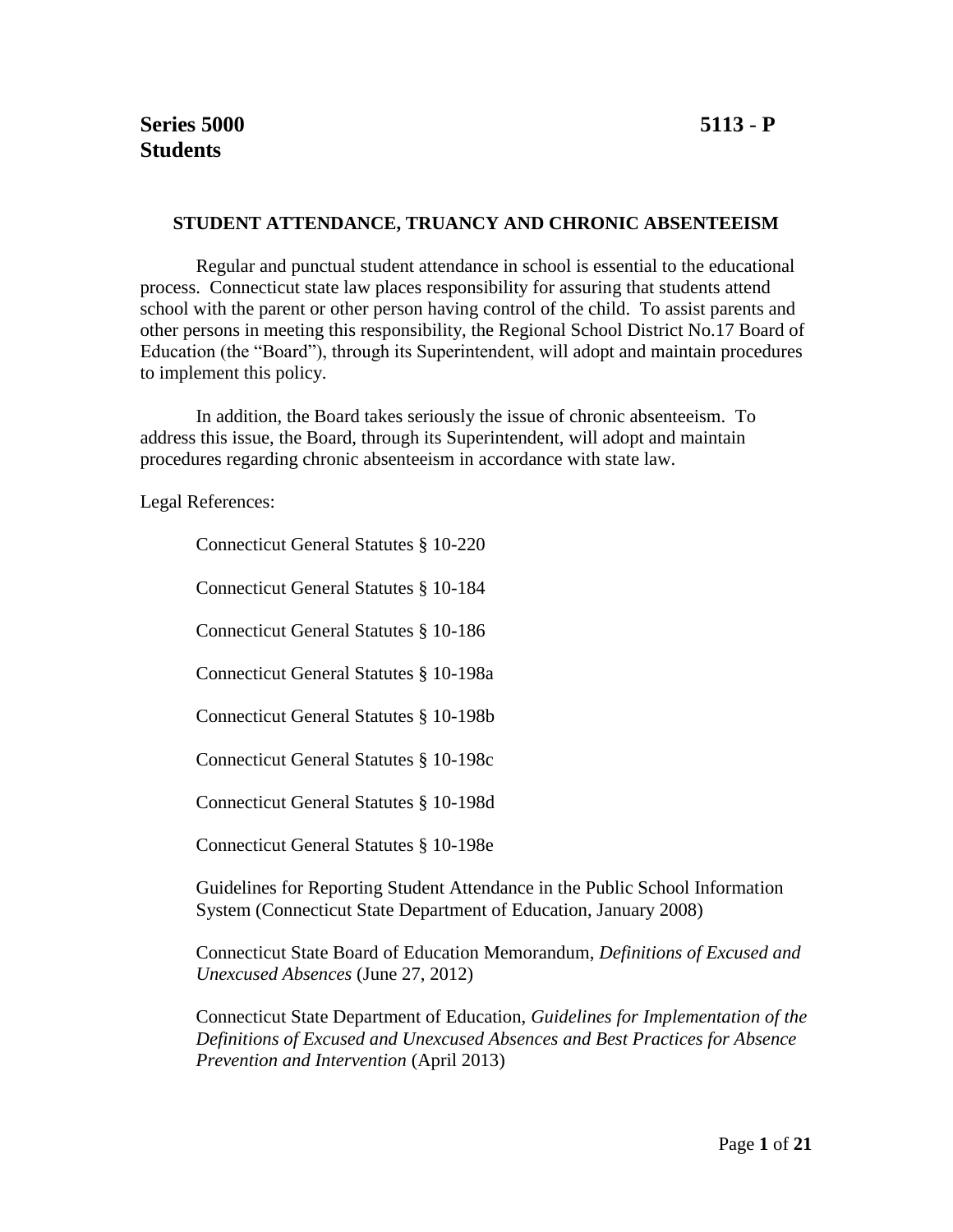Connecticut State Department of Education, *Reducing Chronic Absence in Connecticut's Schools: A Prevention and Intervention Guide for Schools and Districts* (April 2017)

Connecticut State Department of Education Memorandum, *Youth Service Bureau Referral for Truancy and Defiance of School Rules* (February 22, 2018)

Connecticut State Department of Education, *Youth Service Bureau Referral Guide*  (February 2018)

BOE APPROVED: 01.19.21 REVISED: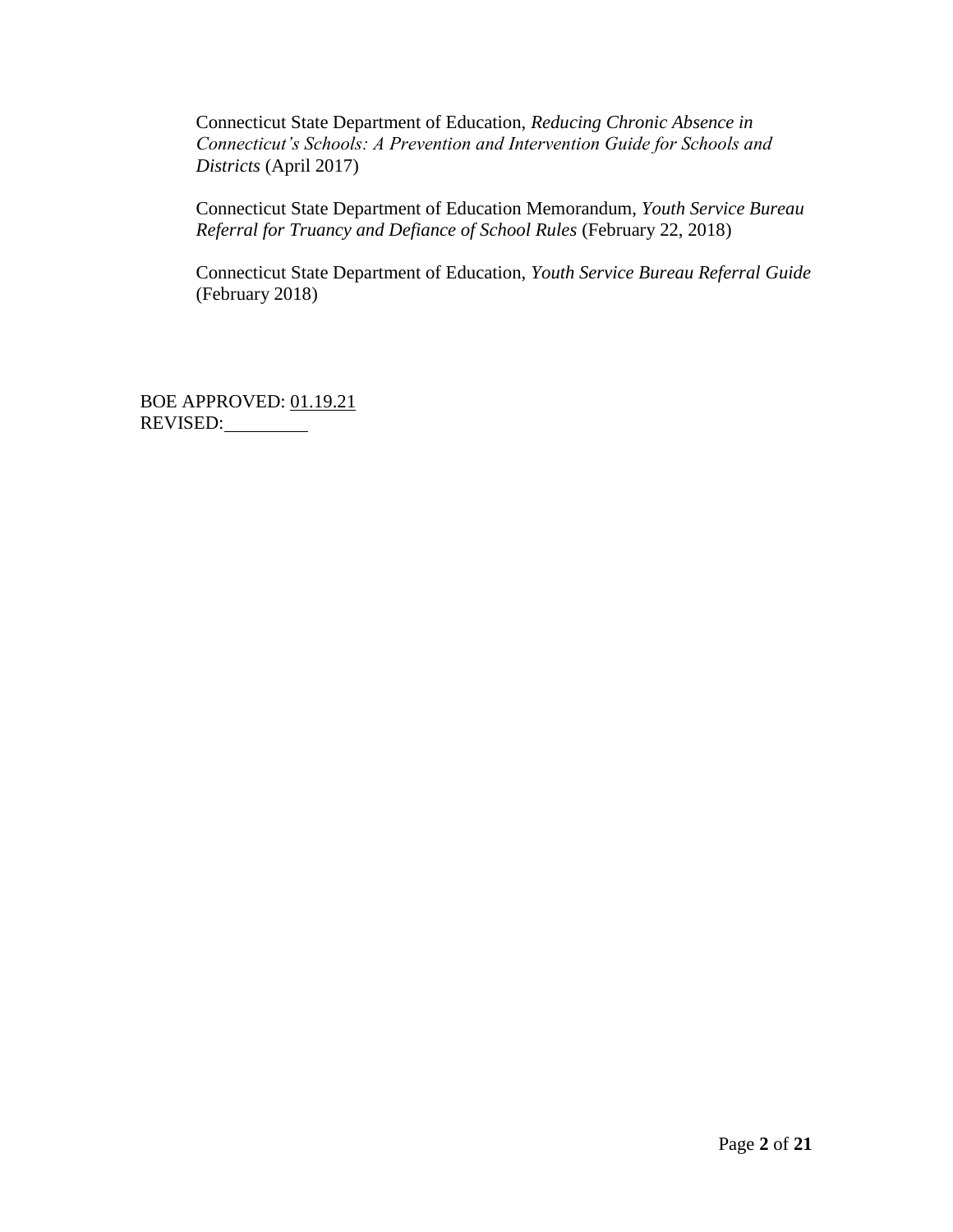## **ADMINISTRATIVE REGULATIONS REGARDING ATTENDANCE, TRUANCY AND CHRONIC ABSENTEEISM**

## **I. Attendance and Truancy**

- A. Definitions for Section I
	- 1. "Absence" any day during which a student is not considered "in attendance" at his/her assigned school, or on a school sponsored activity (e.g. field trip), for at least one half of the school day.
	- 2. "Disciplinary absence" Any absence as a result of school or district disciplinary action. Any student serving an out-of-school suspension or expulsion should be considered absent. Such absence is not considered excused or unexcused for attendance and truancy purposes.
	- 3. "Educational evaluation" for purposes of this policy, an educational evaluation is an assessment of a student's educational development, which, based upon the student's presenting characteristics, would assess (as appropriate) the following areas: health, vision, hearing, social and emotional status, general intelligence, academic performance, communicative status and motor abilities.
	- 4. "Excused absence" a student is considered excused from school if the school has received written documentation describing the reason for the absence within ten (10) school days of the student's return to school, or if the child has been excluded from school in accordance with section 10-210 of the Connecticut General Statutes (regarding communicable diseases), and the following criteria are met:
		- a. Any absence before the student's tenth  $(10<sup>th</sup>)$  absence is considered excused when the student's parent/guardian approves such absence and submits appropriate written documentation in accordance with this regulation.
		- b. For the student's tenth  $(10<sup>th</sup>)$  absence and all absences thereafter, a student's absences from school are, with appropriate documentation in accordance with this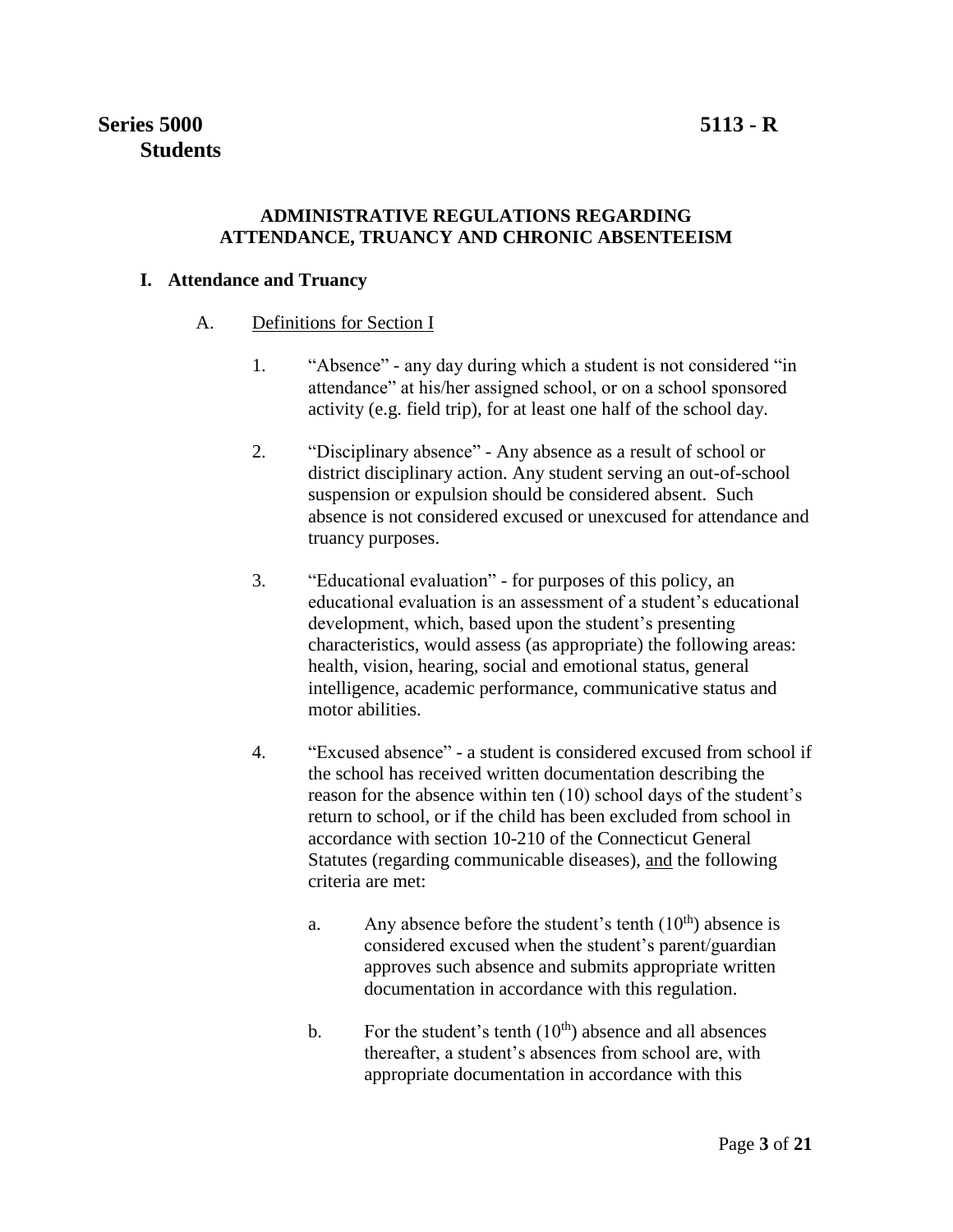regulation, considered excused only for the following reasons:

- i. student illness (verified by an appropriately licensed medical professional);
- ii. religious holidays;
- iii. mandated court appearances (documentation required);
- iv. funeral or death in the family, or other emergency beyond the control of the student's family;
- v. extraordinary educational opportunities preapproved by the district administrators and in accordance with Connecticut State Department of Education guidance and this regulation;
- vi. lack of transportation that is normally provided by a district other than the one the student attends.
- c. A student, age five (5) to eighteen (18), whose parent or legal guardian is an active duty member of the armed forces who has been called for duty, is on leave from or has immediately returned from deployment to a combat zone or combat support posting, shall be granted ten (10) days of excused absences in any school year, and, in the discretion of the administration, additional excused absences to visit such student's parent or legal guardian with respect to the parent's leave or deployment. In the case of such excused absences, the student and parent or legal guardian are responsible for obtaining assignments from the student's teacher prior to any period of excused absence, and for ensuring that such assignments are completed by the student prior to his or her return to school.
- 5. "In Attendance" Any day during which a student is present at the student's assigned school, or an activity sponsored by the school, for at least half of the regular school day.
- 6. "Student" a student enrolled in the Regional School District No.17 Public Schools (the "District").
- 7. "Truant" any student five (5) to eighteen (18) years of age, inclusive, who has four (4) unexcused absences from school in any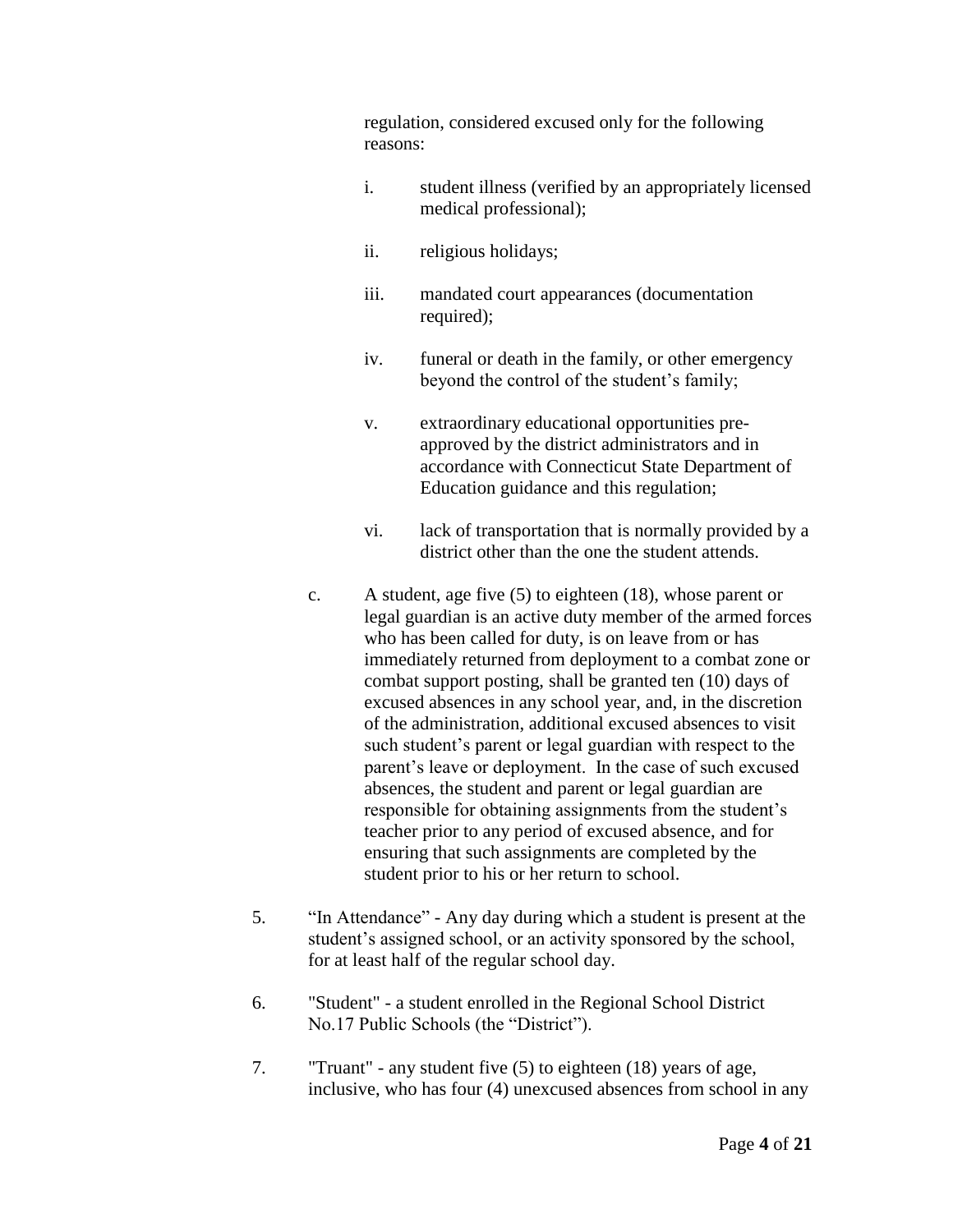one month or ten (10) unexcused absences from school in any school year.

8. "Unexcused absence" - any absence from a regularly scheduled school day for at least one half of the school day, which is not excused or considered a disciplinary absence.

> The determination of whether an absence is excused will be made by the building principal or his/her designee. Parents or other persons having control of the child may appeal that decision to the Superintendent or his/her designee, whose decision shall be final.

#### B. Written Documentation Requirements for Absences

- 1. Written documentation must be submitted for each incidence of absence within ten (10) school days of the student's return to school. Consecutive days of absence are considered one incidence of absence.
- 2. The first nine (9) days of absence will be excused upon receipt of a signed note from the student's parent/guardian, a signed note from a school official that spoke in person with the parent/guardian regarding the absence, or a note confirming the absence by the school nurse or by a licensed medical professional, as appropriate.
- 3. For the student's tenth  $(10<sup>th</sup>)$  absence, and all absences thereafter, documentation of the absence must be submitted in accordance with paragraphs 1 and 2 above, and must also include the reason for the absence and the following additional information:
	- a. student illness:
		- i. a signed note from a medical professional, who may be the school nurse, who has evaluated the student confirming the absence and giving an expected return date.
		- ii. a signed note from a school nurse who has spoken with the student's medical professional and confirmed the absence, including the date and location of the consultation.
	- b. religious holidays: none.
	- c. mandated court appearances: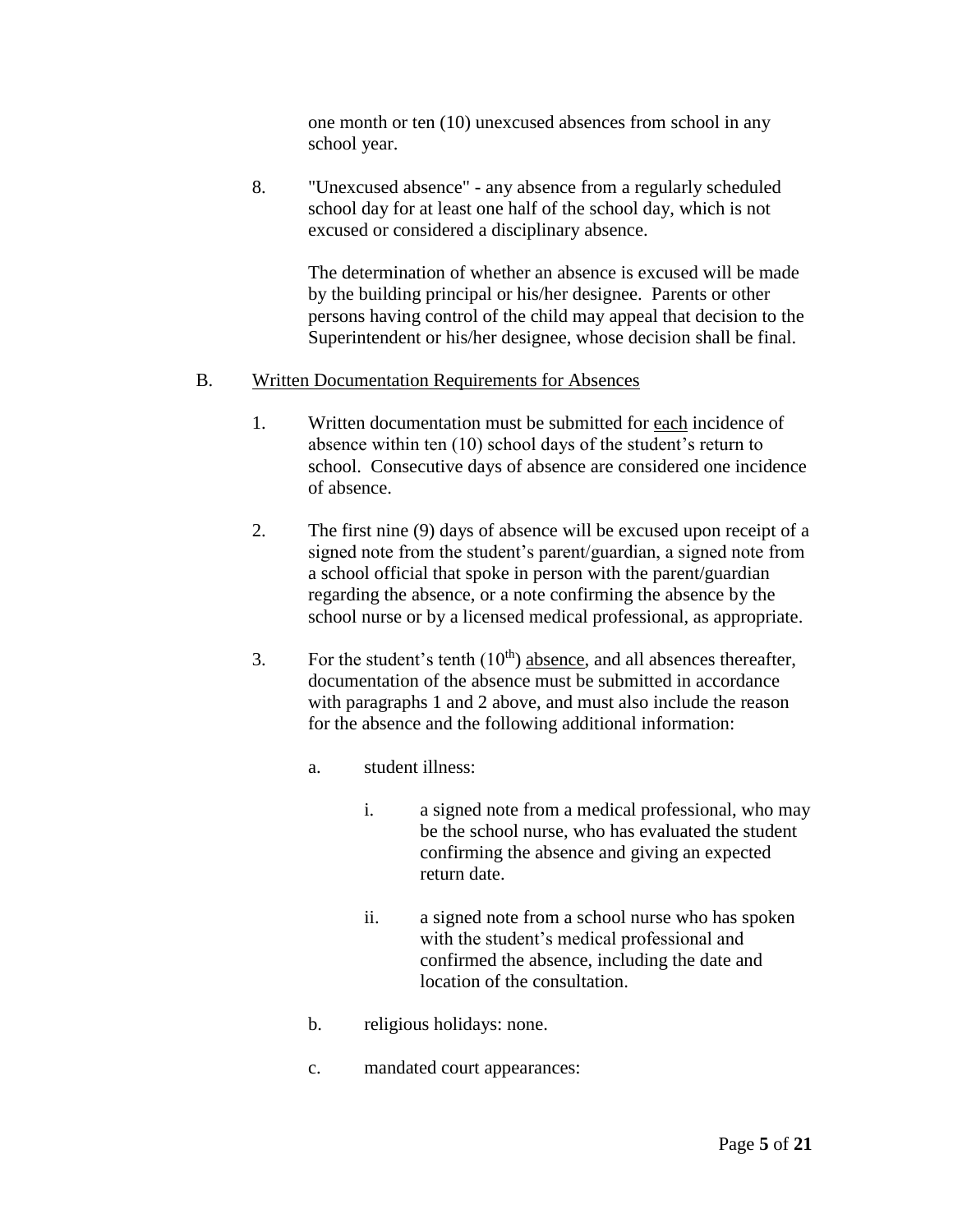- i. a police summons;
- ii. a subpoena;
- iii. a notice to appear;
- iv. a signed note from a court official; or
- v. any other official, written documentation of the legal requirement to appear in court.
- d. funeral or death in the family, or other emergency beyond the control of the student's family: a written document explaining the nature of the emergency.
- e. extraordinary educational opportunity pre-approved by the district administrators and in accordance with Connecticut State Department of Education guidance and this policy: written pre-approval from the administration, in accordance with this regulation.
- f. lack of transportation that is normally provided by a district other than the one the student attends: none.
- 4. Neither e-mail nor text message shall serve to satisfy the requirement of written documentation. In rare and extraordinary circumstances, a building administrator may, in his/her own discretion, accept the delivery of written documentation through a scanned copy sent by e-mail.
- 5. The District reserves the right to randomly audit written documentation received, through telephone and other methods of communication, to determine its authenticity.
- 6. Any absence that is not documented in accordance with this regulation within ten (10) school days after the incidence of absence will be recorded as unexcused. If documentation is provided within ten (10) school days, but is incomplete, the building principal may, at his/her own discretion, grant up to a five (5) school day extension for provision of the completed documentation.
- C. Extraordinary Educational Opportunities
	- 1. To qualify as an extraordinary educational opportunity, the opportunity must: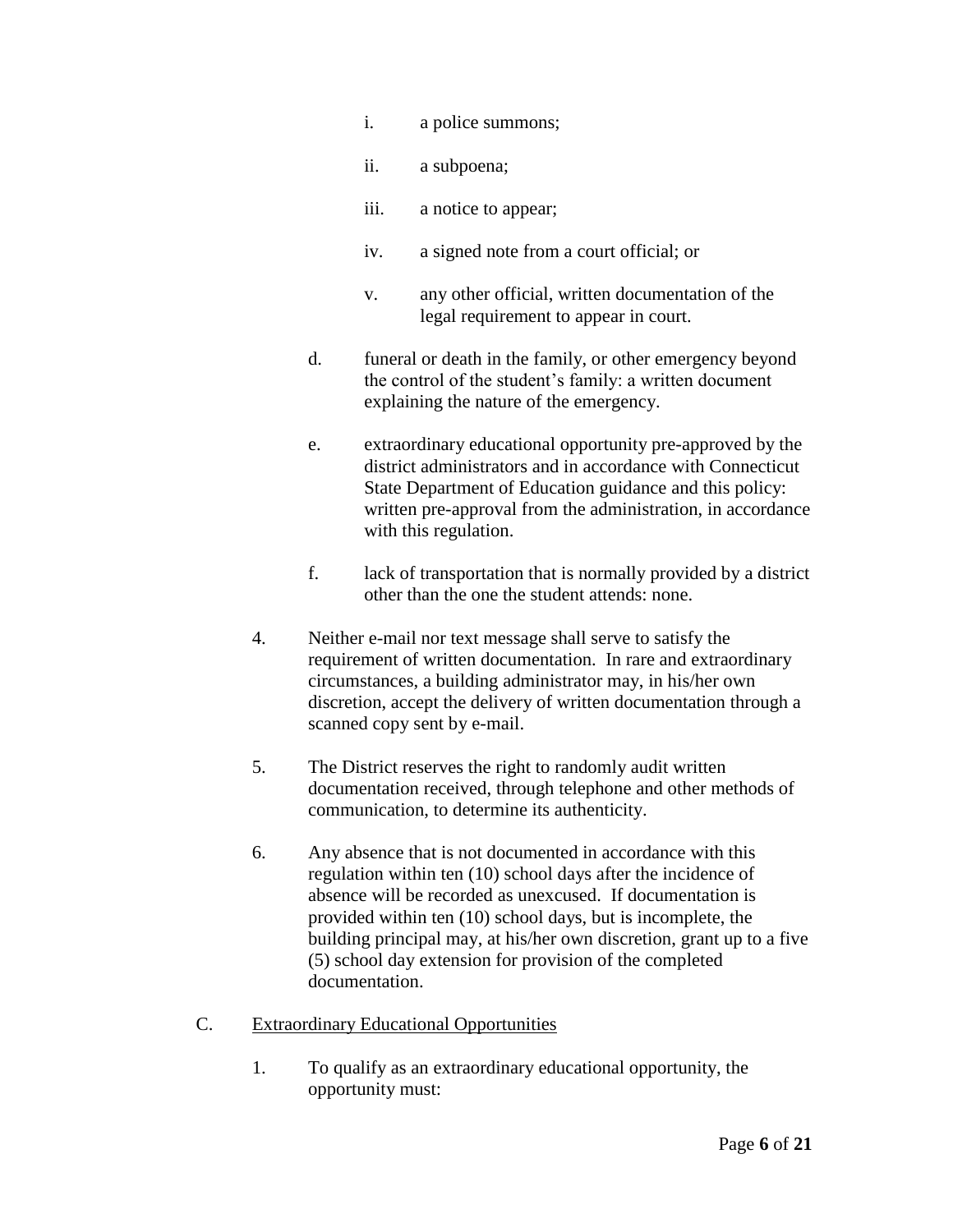- a. be educational in nature and must have a learning objective related to the student's course work or plan of study;
- b. be an opportunity not ordinarily available to the student;
- c. be grade and developmentally appropriate; and
- d. include content that is highly relevant to the student; while some opportunities will be relevant to all students, others will contain very specific content that would limit their relevance to a smaller group of students.
- 2. Family vacations do not qualify as extraordinary educational opportunities.
- 3. All requests for approval of extraordinary educational opportunities must:
	- a. be submitted to the building principal in writing prior to the opportunity, but no later than ten (10) school days prior to the opportunity except in exceptional circumstances at the discretion of the building administrator;
	- b. contain the signatures of both the parent/guardian and the student;
	- c. include an outline of the learning objective of the opportunity and include detail as to how the objective is linked to the student's coursework or plan of study; and
	- d. include additional documentation, where available, about the opportunity.
- 4. The building principal shall provide a response in writing and include the following:
	- a. either approval or denial of the request;
	- b. brief reason for any denial;
	- c. any requirements placed upon the student as a condition of approval;
	- d. the specific days approved as excused absences for the opportunity;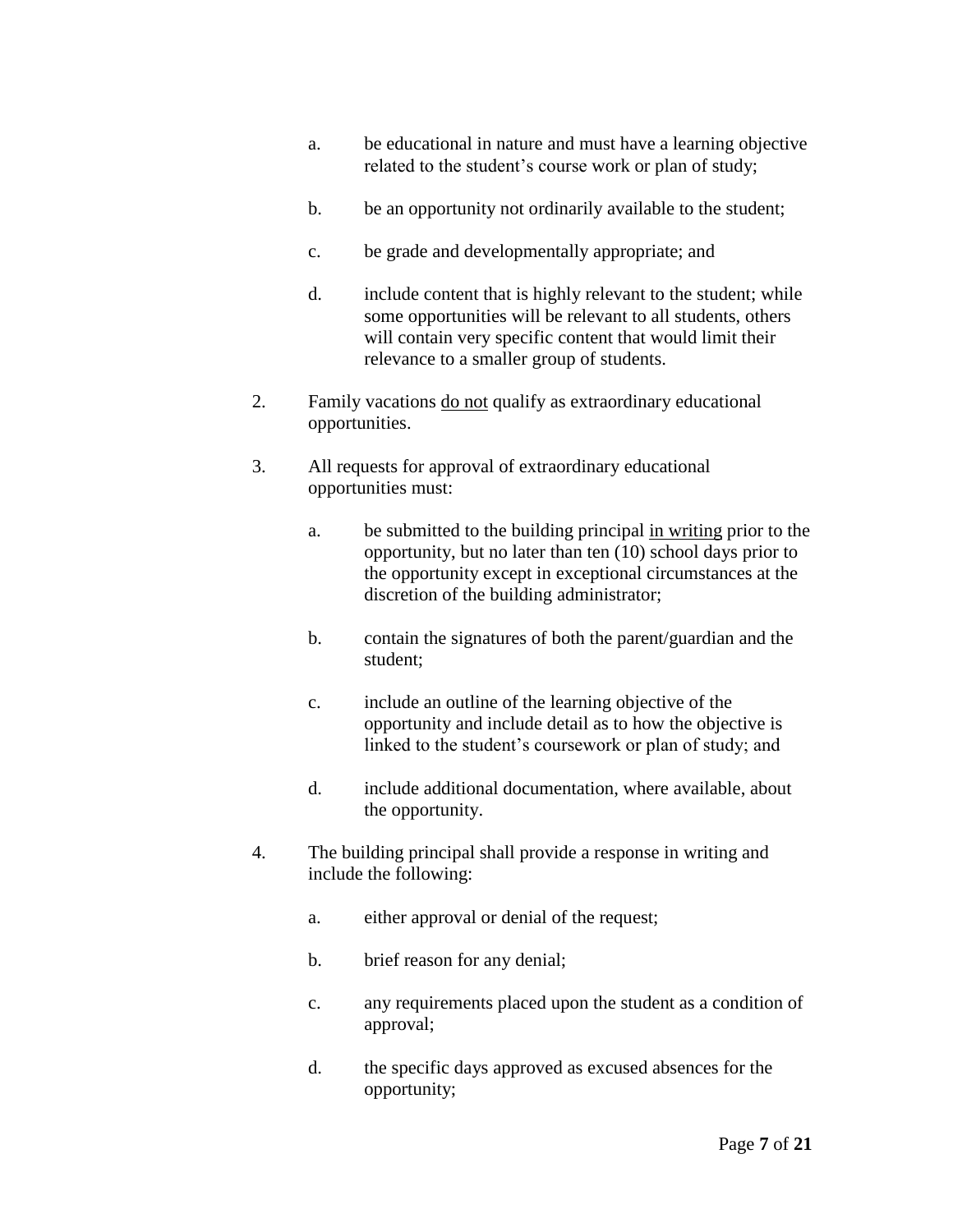- e. the understanding that the building administrator may withdraw its approval if the opportunity is canceled or the student fails to meet the agreed-upon requirements of the approval.
- 5. All decisions of the building principal relating to extraordinary educational opportunities shall be final.
- 6. Students who are granted excusal from school to participate in extraordinary educational opportunities are expected to share their experiences with other students and/or school staff when they return.
- 7. Approval for an extraordinary educational opportunity is determined on a case-by-case basis and the analysis of individualized factors. An opportunity approved for one student may not be approved for another.
- D. Truancy Exceptions:
	- 1. A student five (5) or six (6) years of age shall not be considered truant if the parent or person having control over such student has appeared personally at the school district office and exercised the option of not sending the child to school at five (5) or six (6) years of age.
	- 2. A student seventeen (17) years of age shall not be considered truant if the parent or person having control over such student consents to such student's withdrawal from school. Such parent or person shall personally appear at the school district office and sign a withdrawal form indicating such consent. Such withdrawal form must include an attestation from a guidance counselor or school administrator from the school that the district provided the parent (or person having control of the child) with information on the educational options available in the school system and community.
	- 3. If a parent or guardian of an expelled student chooses not to enroll the student in an alternative program, the student shall not be considered to be "truant."
- E. Readmission to School Following Voluntary Withdrawal
	- 1. Except as noted in paragraph 2 below, if a student voluntarily withdraws from school (in accordance with Section D.2, above) and subsequently seeks readmission, the Board may deny school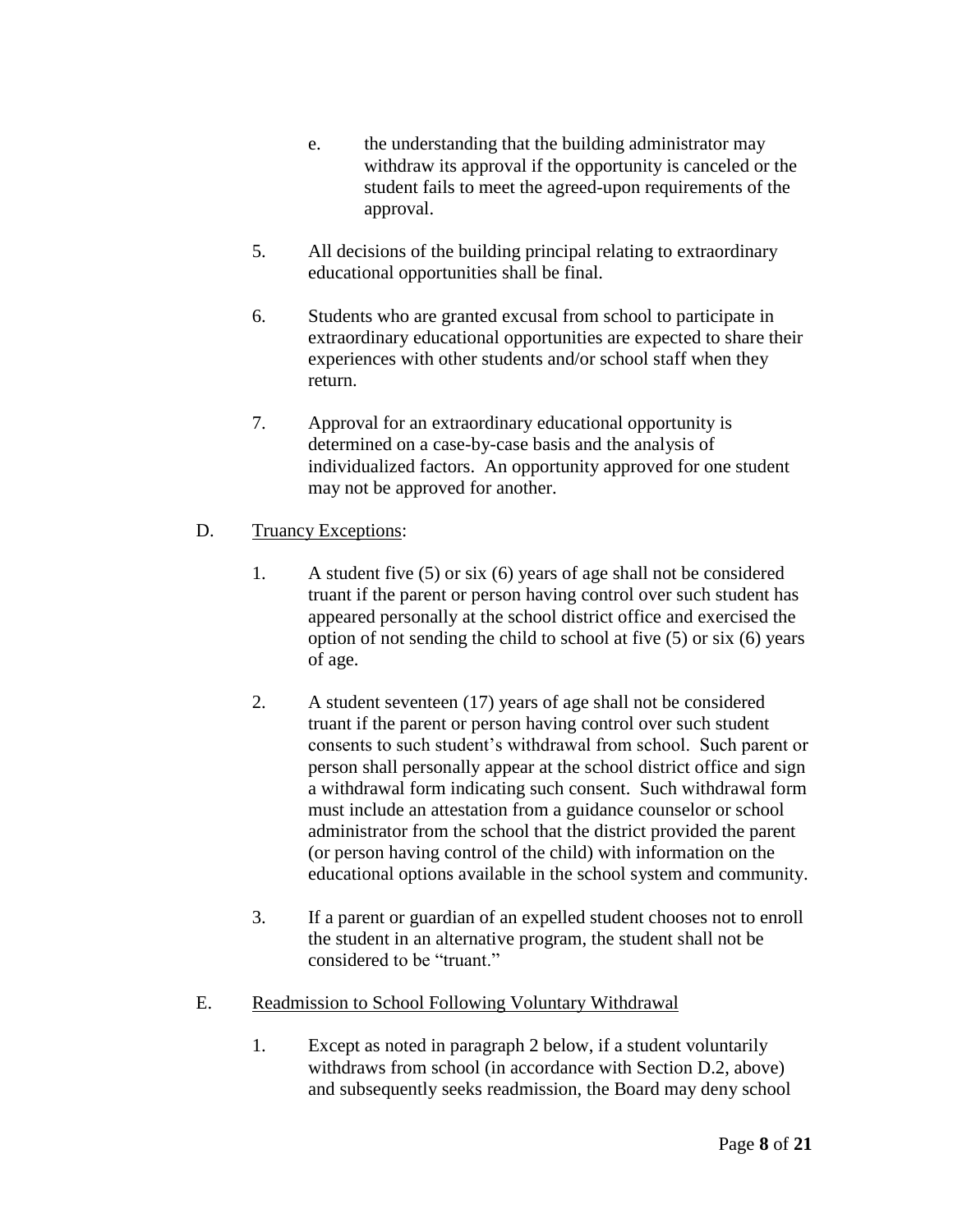accommodations to the student for up to ninety (90) school days from the date of the student's withdrawal from school.

2. If a student who has voluntarily withdrawn from school (in accordance with Section D.2, above) seeks readmission within ten (10) school days of his/her withdrawal, the Board shall provide school accommodations to the student not later than three (3) school days after the student requests readmission.

## F. Determinations of Whether a Student is "In Attendance":

- 1. A student serving an out of school suspension or expulsion shall be reported as absent unless he or she receives an alternative educational program for at least one half of the regular school day. In any event, the absence is considered a disciplinary absence, and will not be designated as excused or unexcused.
- 2. On early dismissal days and days shortened due to inclement weather, the regular school day for attendance purposes is considered to be the amount of instructional time offered to students on that day. For example, if school is open for four hours on a shortened day scheduled, a student must be present for a minimum of two hours in order to be considered "in attendance"
- 3. Students placed on homebound instruction due to illness or injury in accordance with applicable regulations and requirements are counted as being "in attendance" for every day that they receive instruction from an appropriately certified teacher for an amount of time deemed adequate in accordance with applicable law.

## G. Procedures for students in grades K-12

- 1. Notification
	- a. Annually at the beginning of the school year and upon the enrollment of any child during the school year, the administration shall notify the parent or other person having control of the student enrolled in grades K -12 in writing of the obligations pursuant to Conn. Gen. Stat. § 10-184 to ensure that such a student attends school regularly or to show that the child is elsewhere receiving equivalent instruction in the studies taught in the District.
	- b. Annually at the beginning of the school year and upon the enrollment of any child during the school year, the administration shall obtain from the parent or other person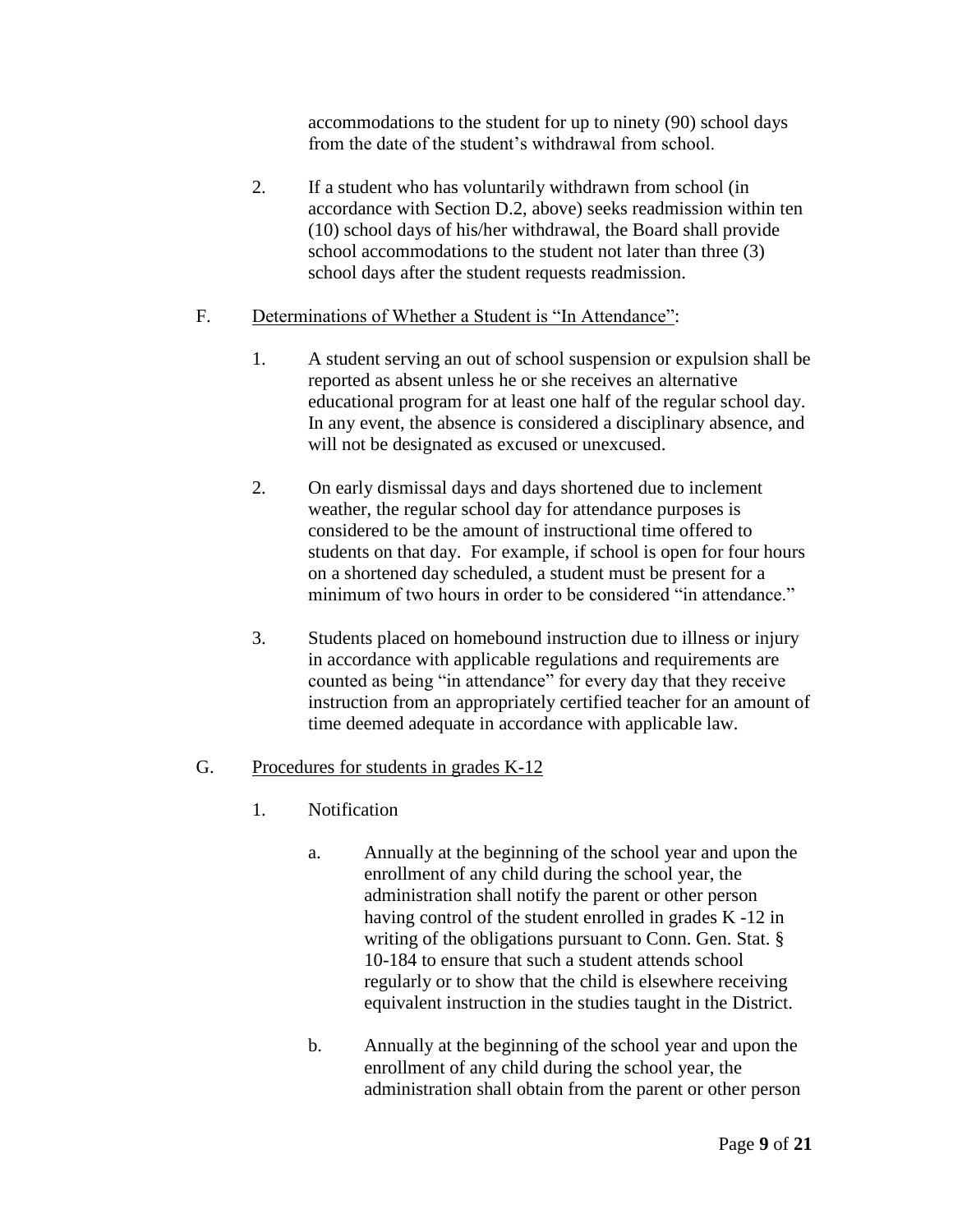having control of the student in grades K-12 a telephone number or other means of contacting such parent or other person during the school day.

2. Monitoring

Each school shall implement a system of monitoring individual unexcused absences of students in grades K-12. Whenever such a student fails to report to school on a regularly scheduled school day, school personnel under the direction of the building principal shall make a reasonable effort to notify the parent or other person having control of such student by telephone and by mail of the student's absence, unless school personnel have received an indication that the parent or other person is aware of the student's absence. Any person who, in good faith, gives or fails to give such notice shall be immune from liability, civil or criminal, which might otherwise be incurred or imposed and shall have the same immunity with respect to any judicial proceeding which results from such notice or failure to give notice.

## H. Procedures applicable to students ages five (5) to eighteen (18)

- 1. Intervention
	- a. When a student is truant, the building principal or his/her designee shall schedule a meeting with the parent (or other person having control of such student) and appropriate school personnel to review and evaluate the reasons for the student's truancy. This meeting shall be held no later than ten (10) days after the student becomes truant. The district shall document the meeting, and if parent or other person declines to attend the meeting, or is otherwise is non responsive, that fact shall also be documented and the meeting shall proceed with school personnel in attendance.
	- b. When a student is truant, the Superintendent or his/her designee shall coordinate services with and referrals of students to community agencies providing child and family services, as appropriate. The district shall document efforts to contact and include families and to provide early intervention in truancy matters.
	- c. If the Commissioner of Education determines that any school under the jurisdiction of Regional School District No. 17 Board of Education (the "Board") has a disproportionately high rate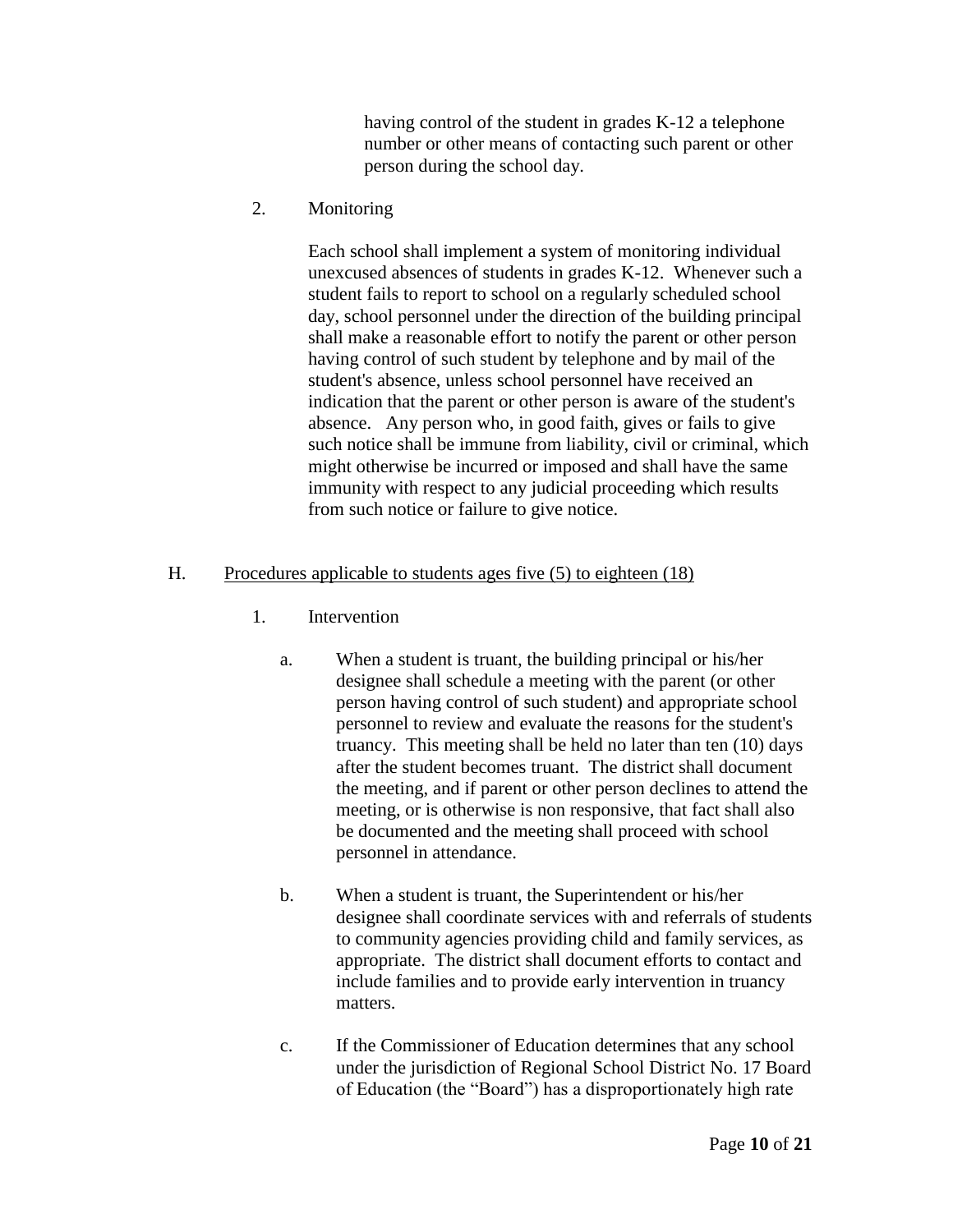of truancy, the district shall implement in that school a truancy intervention model identified by the Department of Education pursuant to Conn. Gen. Stat. § 10-198e.

- d. In addition to the procedures specified in subsections (a) through (c) above, a regular education student who is experiencing attendance problems should be referred to the building Child Study Team to consider the need for additional interventions and/or assistance. The Team will also consider whether the student should be referred to a planning and placement team ("PPT") meeting to review the student's need and eligibility for special education. A special education student who is experiencing attendance problems should be referred to a PPT meeting for program review.
- e. Where the documented implementation of the procedures specified in subsections (a) through (d) above does not result in improved outcomes despite collaboration with the parent/guardian, the Superintendent or his/her designee may, with written parental consent, refer a student who is truant to a Youth Service Bureau.

## I. Attendance Records

All attendance records developed by the Board shall include the individual student's state-assigned student identifier (SASID).

## **II. Chronic Absenteeism**

- A. Definitions for Section II
	- 1. "Chronically absent child" a child who is enrolled in a school under the jurisdiction of the Board and whose total number of absences at any time during a school year is equal to or greater than ten percent (10%) of the total number of days that such student has been enrolled at such school during such school year;
	- 2. "Absence" an excused absence, unexcused absence or disciplinary absence, as those terms are defined by the State Board of Education pursuant to section 10-198b of the general statutes and these administrative regulations;
	- 3. "District chronic absenteeism rate" the total number of chronically absent children under the jurisdiction of the Board in the previous school year divided by the total number of children under the jurisdiction of the Board for such school year; and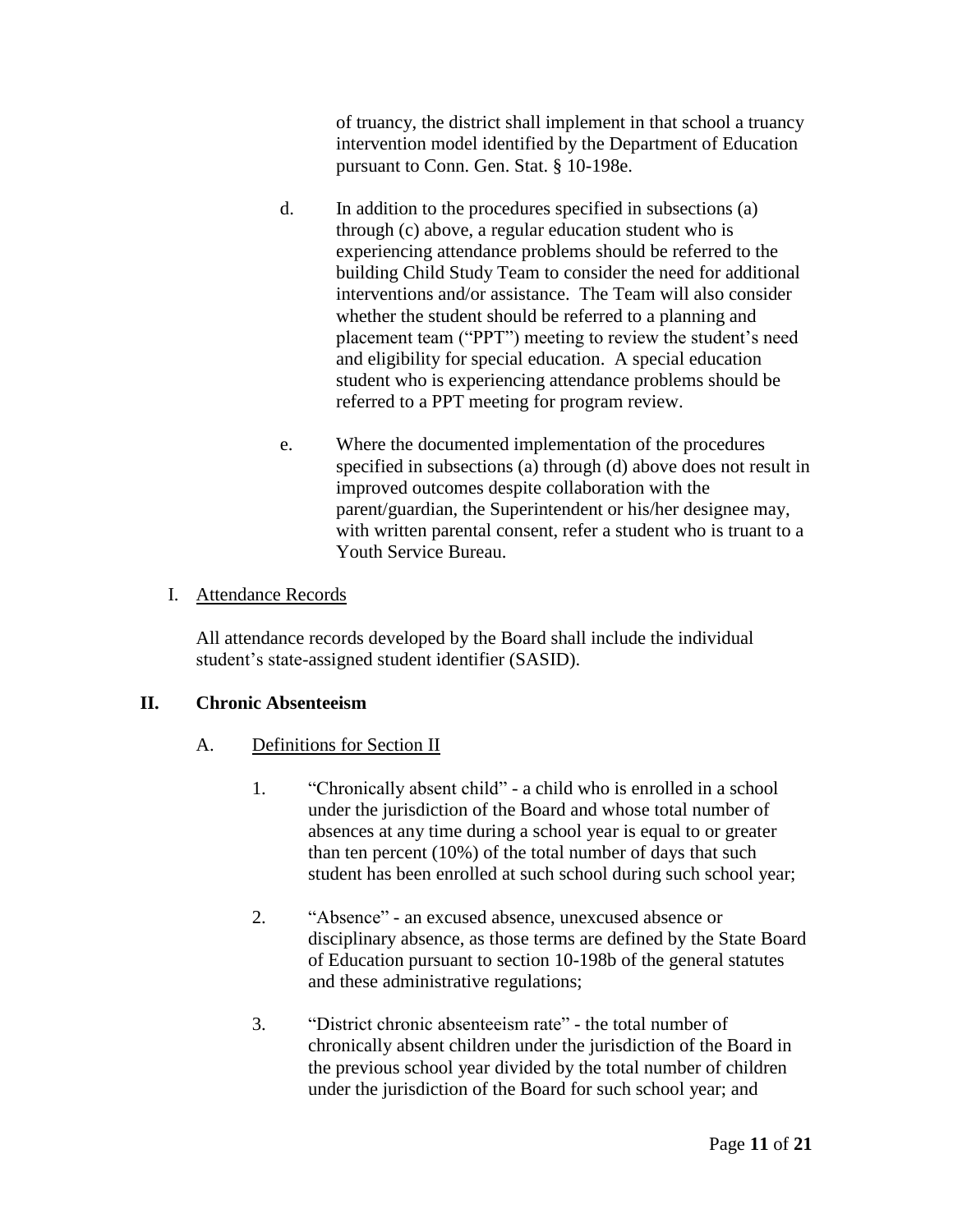- 4. "School chronic absenteeism rate" the total number of chronically absent children for a school in the previous school year divided by the total number of children enrolled in such school for such school year.
- B. Establishment of Attendance Review Teams If the Board has a district chronic absenteeism rate of ten percent (10%) or higher, it shall establish an attendance review team for the school district.

If a school under the jurisdiction of the Board has a school chronic absenteeism rate of fifteen percent (15%) or higher, it shall establish an attendance review team for that school.

If the Board has more than one school with a school chronic absenteeism rate of fifteen percent (15%) or higher, it shall establish an attendance review team for the school district or at each such school.

If the Board has a district chronic absenteeism rate of ten percent (10%) or higher and one or more schools with a school chronic absenteeism rate of fifteen percent (15%) or higher, it shall establish an attendance review team for the school district or at each such school.

## C. Composition and Role of Attendance Review Teams

Any attendance review team established under these regulations may include school administrators, guidance counselors, school social workers, teachers, representatives from community-based programs who address issues related to student attendance by providing programs and services to truants, as defined under I.A.7, and chronically absent children and their parents or guardians.

Each attendance review team shall be responsible for reviewing the cases of truants and chronically absent children, discussing school interventions and community referrals for such truants and chronically absent children and making any additional recommendations for such truants and chronically absent children and their parents or guardians. Each attendance review team shall meet at least monthly.

#### D. State Chronic Absenteeism Prevention and Intervention Plan

The Board and its attendance review teams, if any, will consider any chronic absenteeism prevention and intervention plan developed by the State Department of Education.

#### **III. Reports to the State Regarding Truancy Data**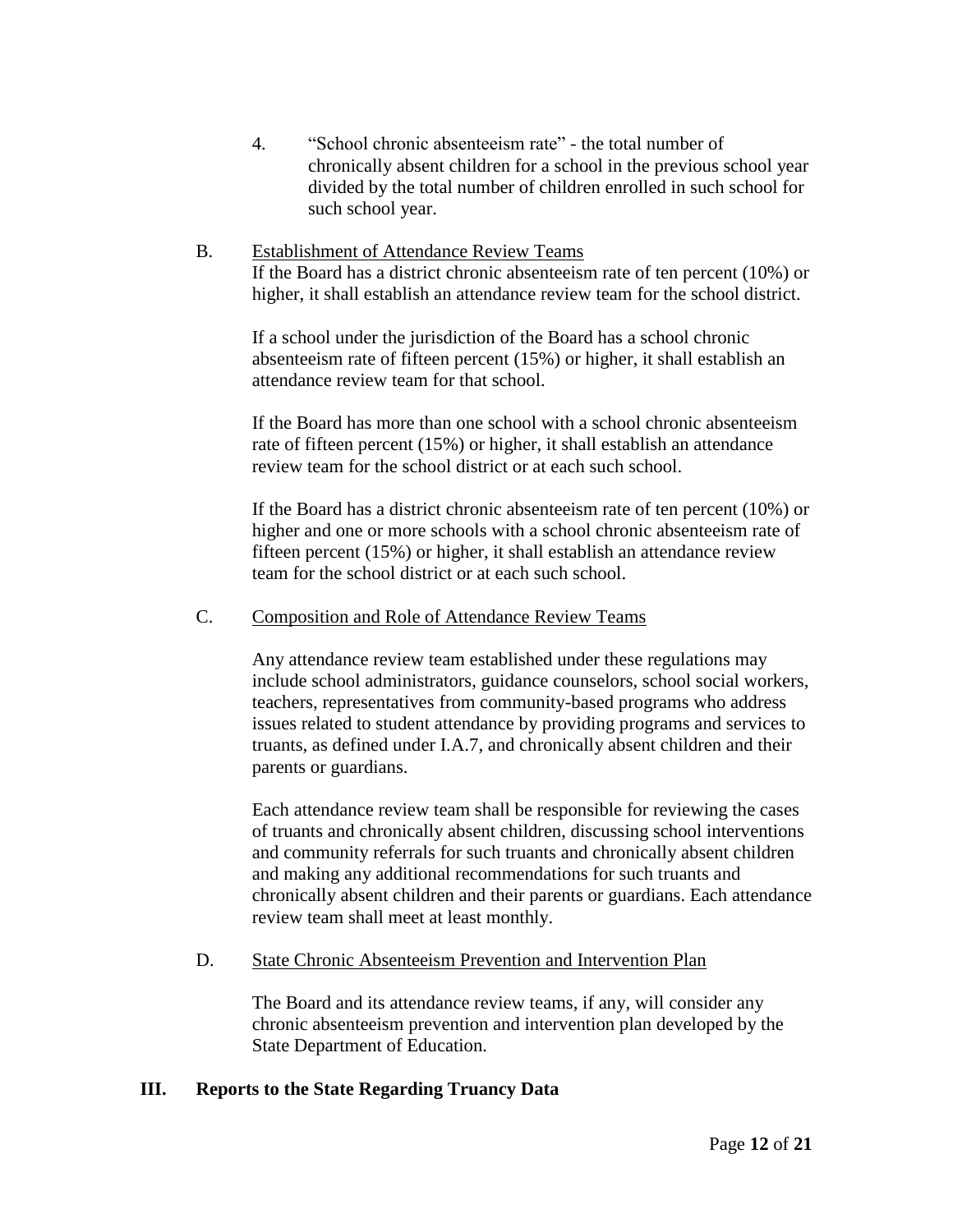Annually, each local and regional board of education shall include information regarding the number of truants and chronically absent children in the strategic school profile report for each school under its jurisdiction and for the school district as a whole submitted to the Commissioner of Education. Measures of truancy include the type of data that is required to be collected by the Department of Education regarding attendance and unexcused absences in order for the department to comply with federal reporting requirements and the actions taken by the board of education to reduce truancy in the school district.

#### Legal References:

Connecticut General Statutes § 10-220

Connecticut General Statutes § 10-184

Connecticut General Statutes § 10-186

Connecticut General Statutes § 10-198a

Connecticut General Statutes § 10-198b

Connecticut General Statutes § 10-198c

Connecticut General Statutes § 10-198d

Connecticut General Statutes § 10-198e

Guidelines for Reporting Student Attendance in the Public School Information System (Connecticut State Department of Education, January 2008)

Connecticut State Board of Education Memorandum, *Definitions of Excused and Unexcused Absences* (June 27, 2012)

Connecticut State Department of Education, *Guidelines for Implementation of the Definitions of Excused and Unexcused Absences and Best Practices for Absence Prevention and Intervention* (April 2013)

Connecticut State Department of Education, *Reducing Chronic Absence in Connecticut's Schools: A Prevention and Intervention Guide for Schools and Districts* (April 2017)

Connecticut State Department of Education Memorandum, *Youth Service Bureau Referral for Truancy and Defiance of School Rules* (February 22, 2018)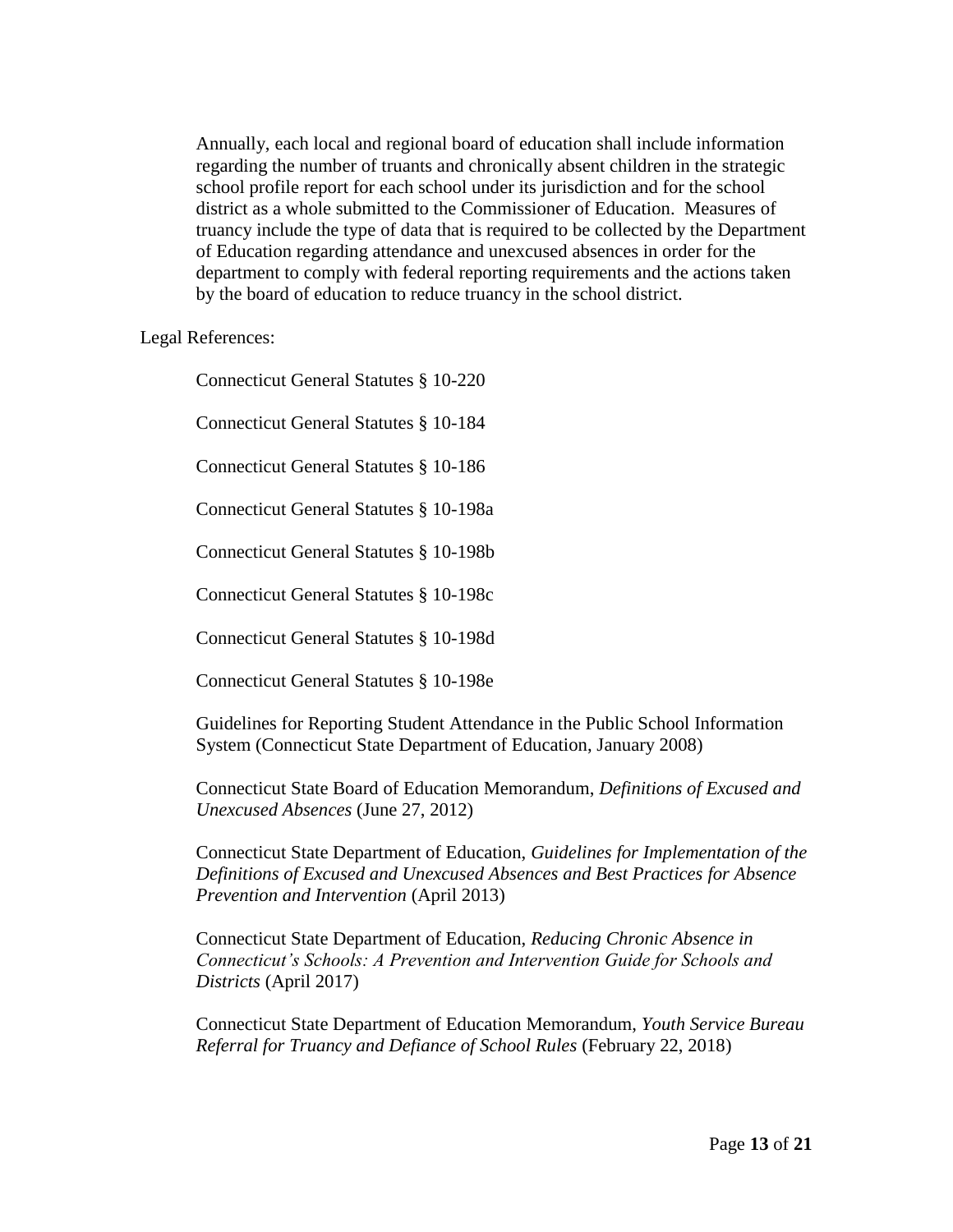Connecticut State Department of Education, *Youth Service Bureau Referral Guide*  (February 2018)

BOE APPROVED: 01.19.21 REVISED: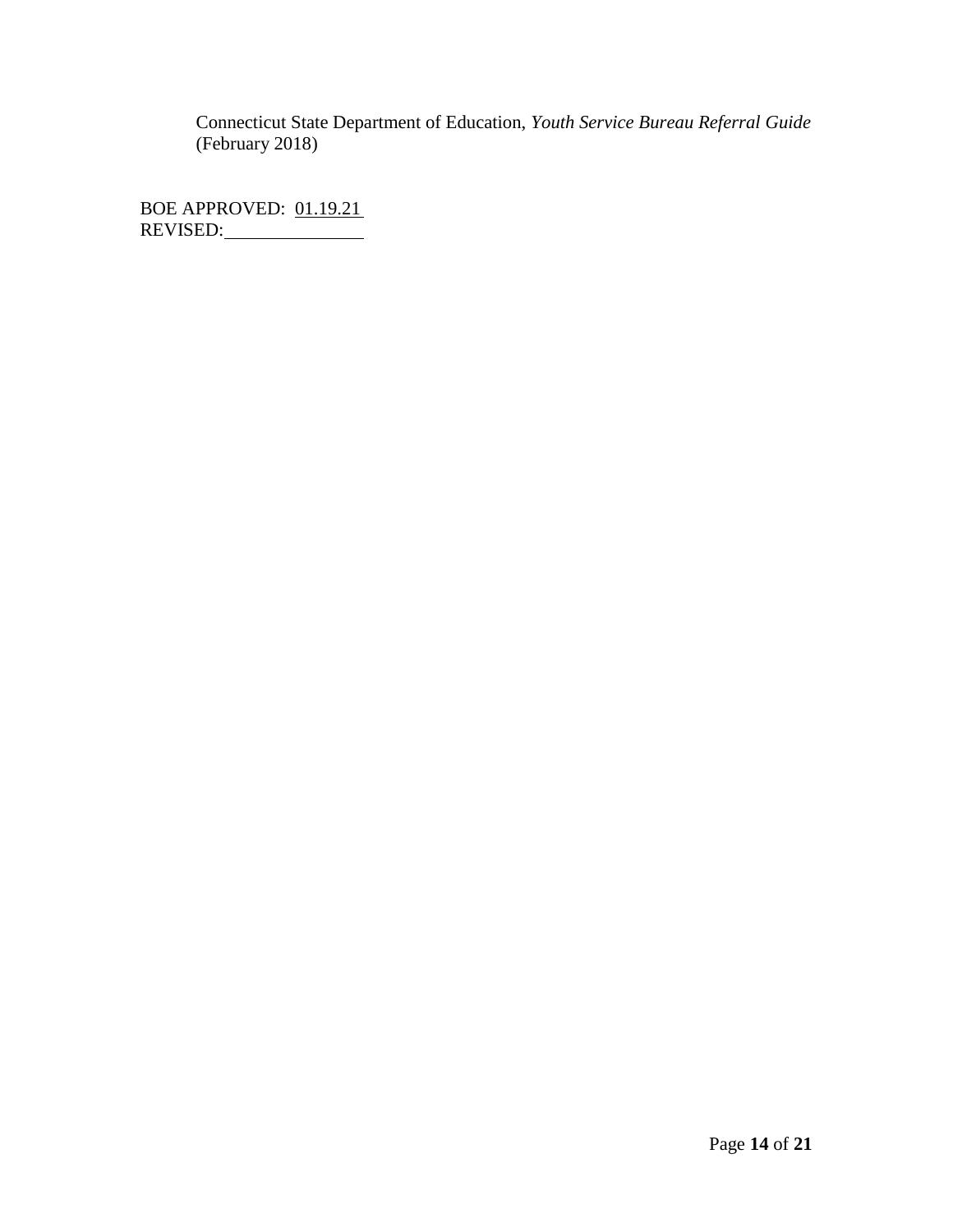#### **SAMPLE NOTIFICATION REGARDING STUDENT ATTENDANCE**

Regular and punctual student attendance is essential to the educational process. Connecticut General Statutes Section 10-184 provides that "[e]ach parent or other person having control of a child five years of age and over and under eighteen years of age shall cause such child to attend a public day school regularly during the hours and terms the public school in the district wherein such child resides is in session, unless such child is a high school graduate or the parent or person having control of such child is able to show that the child is elsewhere receiving equivalent instruction in the studies taught in the public schools. The parent or person having control of a child seventeen years of age may consent, as provided in this section, to such child's withdrawal from school. Such parent or person shall personally appear at the school district office and sign a withdrawal form. Such withdrawal form shall include an attestation from a guidance counselor or school administrator of the school that such school district has provided such parent or person with information on the educational options available in the school system and community. The parent or person having control of a child five years of age shall have the option of not sending the child to school until the child is six years of age and the parent or person having control of a child six years of age shall have the option of not sending the child to school until the child is seven years of age. The parent or person shall exercise such option by personally appearing at the school district office and signing an option form. The school district shall provide the parent or person with information on the educational opportunities available in the school system."

In order to assist parents and other persons in meeting this responsibility, the Regional School District No. 17 Board of Education monitors unexcused student absences and makes reasonable efforts to notify parents or other persons by contacting them when a student fails to report to school. State law provides that any person who, in good faith, gives or fails to give such notice shall be immune from any liability, civil or criminal, which might otherwise be incurred or imposed and shall have the same immunity with respect to any judicial proceeding which results from such notice or failure to give such notice. The Board, therefore, must obtain a telephone number or other means of contacting parents or other persons during the school day.

Please provide the following information and return the completed form, signed and dated to:

> RSD 17, Superintendent of Schools 57 Little City Road Higganum, CT 06441

\*\*\*\*\*\*\*\*\*\*\*\*\*\*\*\*\*\*\*\*\*\*\*\*\*\*\*\*\*\*\*\*\*\*\*\*\*\*\*\*\*\*\*\*\*\*\*\*\*\*\*\*\*\*\*\*\*\*\*\*\*\*\*\*\*\*\*\*\*\*\*\*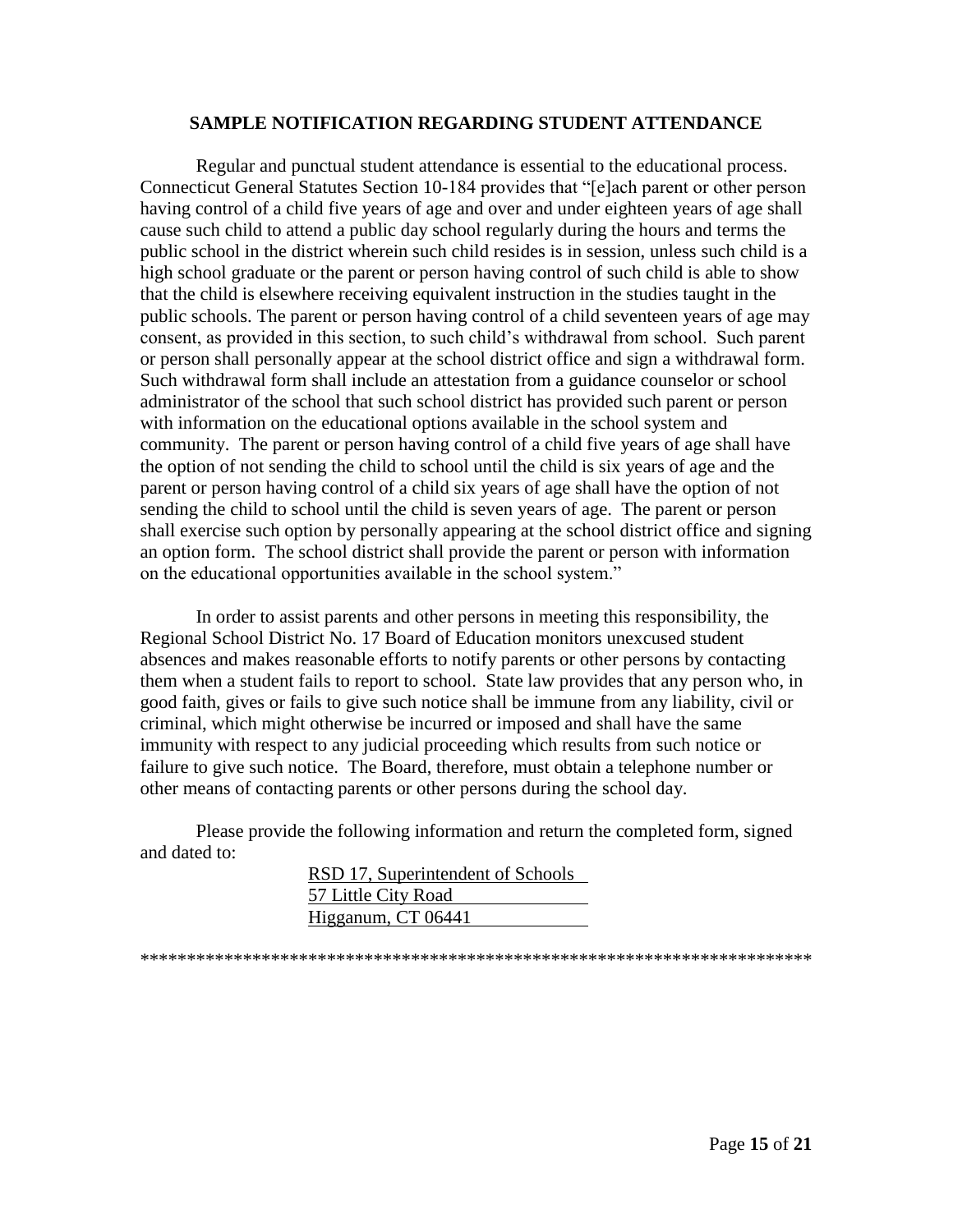|                                                                                                                       | <u> 1989 - Johann Harry Harry Harry Harry Harry Harry Harry Harry Harry Harry Harry Harry Harry Harry Harry Harry H</u> |
|-----------------------------------------------------------------------------------------------------------------------|-------------------------------------------------------------------------------------------------------------------------|
|                                                                                                                       |                                                                                                                         |
|                                                                                                                       |                                                                                                                         |
|                                                                                                                       | Parent/Guardian's Daytime Telephone Number*: ___________________________________                                        |
|                                                                                                                       | Daytime Telephone Number* of other Person Having Control                                                                |
| <u> 1989 - Johann Barbara, martxa alemaniar amerikan basar dan basar dan basar dan basar dalam basar dan basar da</u> |                                                                                                                         |
|                                                                                                                       |                                                                                                                         |

Date: \_\_\_\_\_\_\_\_\_\_\_\_\_\_\_\_\_\_\_\_\_\_\_\_\_\_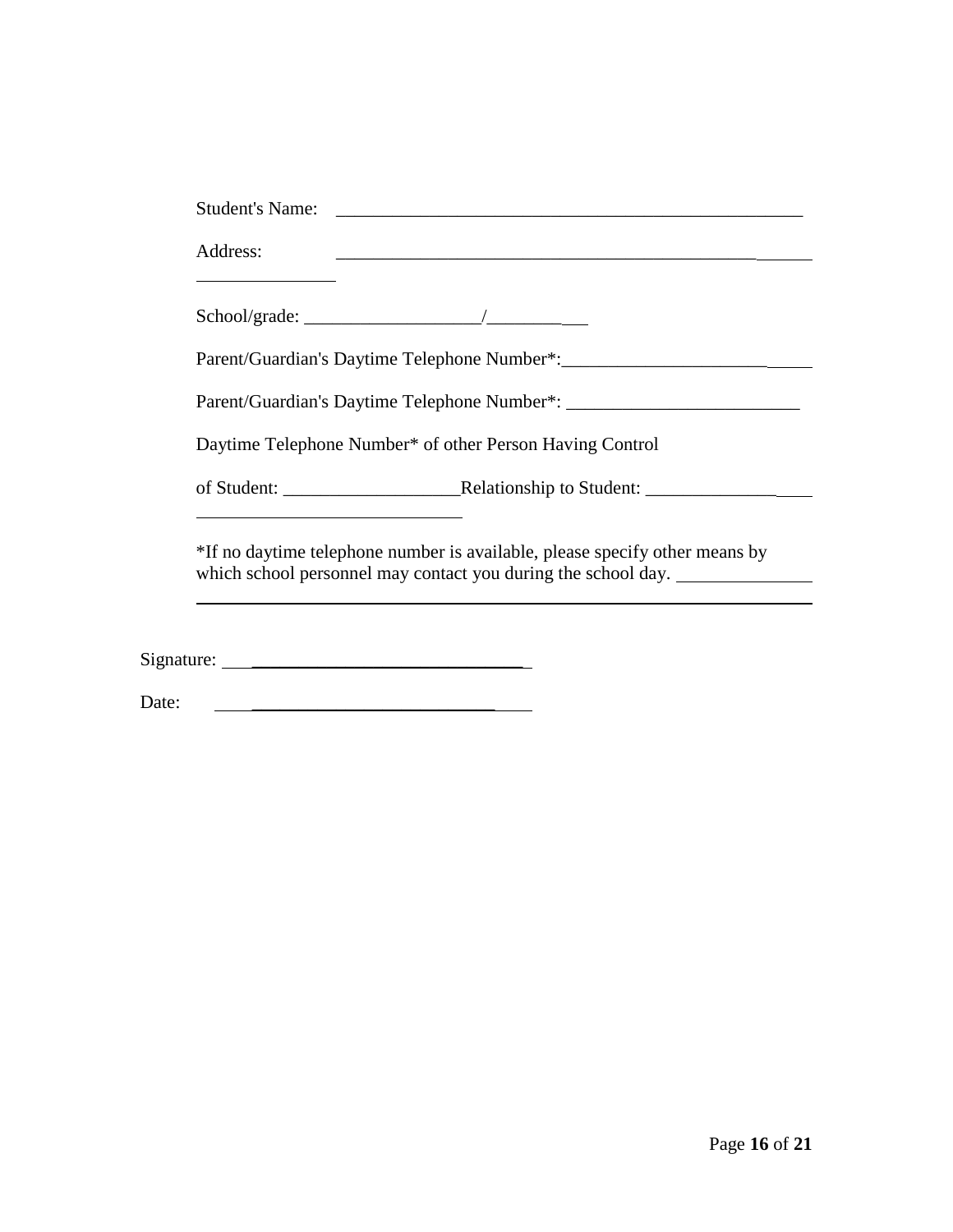#### **UNEXCUSED ABSENCES DOCUMENTATION LOG**

\_\_\_\_\_\_\_\_\_\_\_\_\_\_\_\_\_\_\_\_\_\_ Date

\_\_\_\_\_\_\_\_\_\_\_\_\_\_\_\_\_\_\_\_\_\_ School

| <b>School Staff</b><br>Member/<br><b>Volunteer</b> | Student's<br><b>Name</b> | <b>Parent or Other</b><br><b>Person Having</b><br><b>Control of Student</b> | <b>Telephone</b><br><b>Number</b> | Outcome*                        | <b>Excused or</b><br><b>Unexcused</b> | <b>Reason</b><br>Absence is<br><b>Excused or</b><br>Unexcused |
|----------------------------------------------------|--------------------------|-----------------------------------------------------------------------------|-----------------------------------|---------------------------------|---------------------------------------|---------------------------------------------------------------|
|                                                    |                          |                                                                             |                                   | Attempt #1                      |                                       |                                                               |
|                                                    |                          |                                                                             |                                   | Attempt #2                      |                                       |                                                               |
|                                                    |                          |                                                                             |                                   | Written Notice<br>mailed_       |                                       |                                                               |
|                                                    |                          |                                                                             |                                   | Attempt #1                      |                                       |                                                               |
|                                                    |                          |                                                                             |                                   | Attempt #2                      |                                       |                                                               |
|                                                    |                          |                                                                             |                                   | Written Notice                  |                                       |                                                               |
|                                                    |                          |                                                                             |                                   | Attempt #1                      |                                       |                                                               |
|                                                    |                          |                                                                             |                                   | Attempt #2                      |                                       |                                                               |
|                                                    |                          |                                                                             |                                   | Written Notice<br>mailed______  |                                       |                                                               |
|                                                    |                          |                                                                             |                                   | Attempt #1                      |                                       |                                                               |
|                                                    |                          |                                                                             |                                   | Attempt #2                      |                                       |                                                               |
|                                                    |                          |                                                                             |                                   | Written Notice<br>mailed_______ |                                       |                                                               |
|                                                    |                          |                                                                             |                                   | Attempt #1                      |                                       |                                                               |
|                                                    |                          |                                                                             |                                   | Attempt #2                      |                                       |                                                               |
|                                                    |                          |                                                                             |                                   | Written Notice<br>mailed_______ |                                       |                                                               |

 $*$  No answer = N Left Message = LM Notification made = NM

01/19/21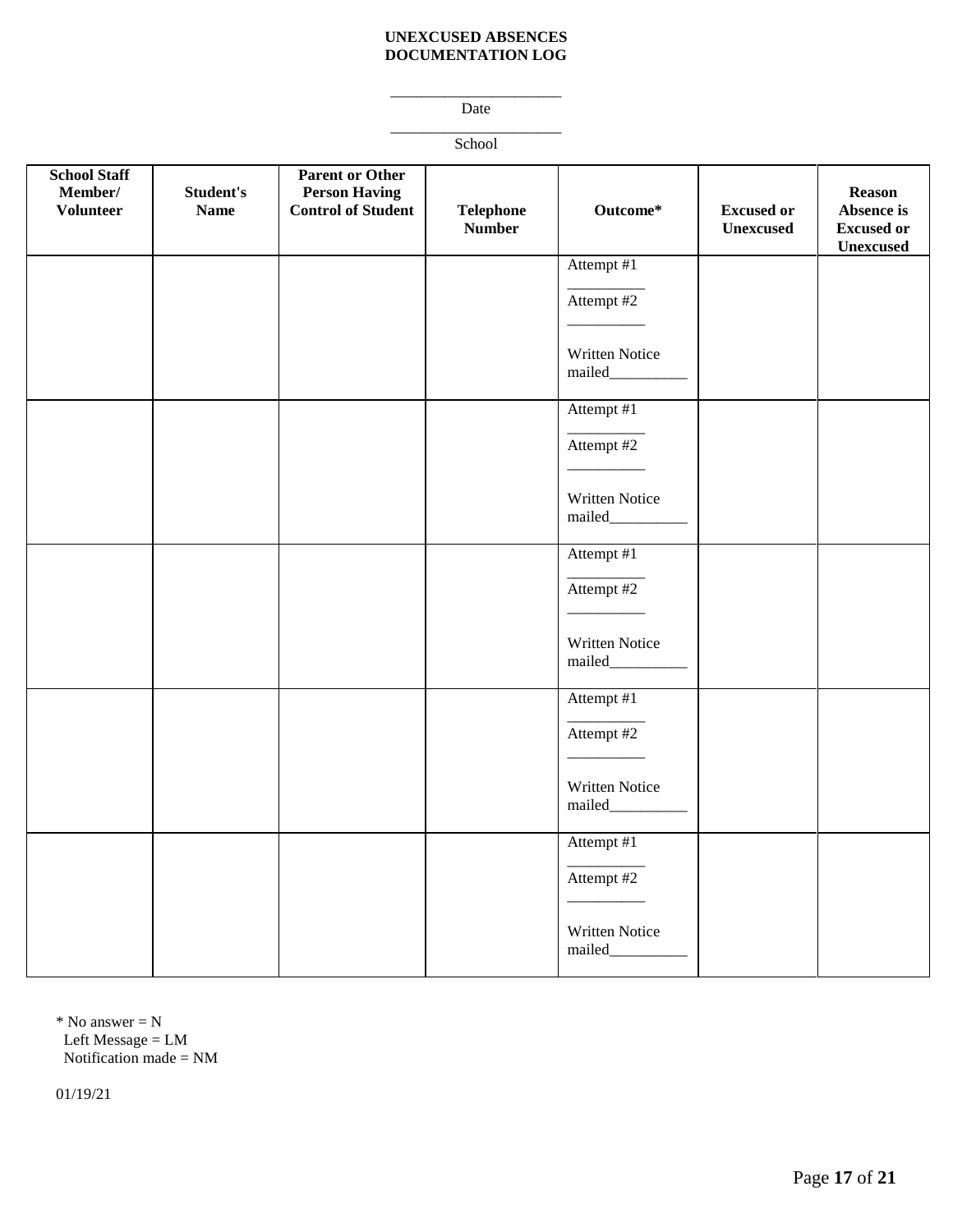## **Regional School District No. 17 Board of Education Extraordinary Educational Experience Request Form**

Pursuant to guidelines from the Connecticut Department of Education, the Regional School District No. 17 Public Schools will consider certain extraordinary educational experiences to be excused absences. In order for an experience to qualify as an extraordinary educational experience, the opportunity must be educational in nature and must have a learning objective specifically related to the student's coursework or plan of study. It is important to note that not all memorable and/or life experiences are considered extraordinary educational experiences for the purpose of an excused absence. In order to qualify, the experience must be an opportunity not ordinarily available to the student. The experience must be grade and developmentally appropriate and the content of the experience must be highly relevant to the individual student. Whether an experience fits the requirements of an extraordinary educational experience for the purpose of an excused absence is a determination within the discretion of the building principal or his/her designee.

To request consideration of an experience as an extraordinary educational experience, the following form must be filled out, signed by the parent and student, and returned at least five (5) school days in advance of the date of the opportunity. Please note that approval is not assured. Approvals are awarded on a case-by- case basis and are based on a number of factors. An experience approved for one student does not guarantee that it will be approved for others.

Name of Student \_\_\_\_\_\_\_\_\_\_\_\_\_\_\_\_\_\_\_\_\_\_\_\_\_\_\_\_\_\_

\_\_\_\_\_\_\_\_\_\_\_\_\_\_\_\_\_\_\_\_\_\_\_\_\_\_\_\_\_\_\_\_\_\_\_\_\_\_\_\_\_\_\_\_\_\_\_\_\_\_

Today's Date

Title of Educational Opportunity

Please describe the learning objective of the educational opportunity and how the objective is linked to the student's coursework or plan of study (you may attach additional sheets):

\_\_\_\_\_\_\_\_\_\_\_\_\_\_\_\_\_\_\_\_\_\_\_\_\_\_\_\_\_\_\_\_\_\_\_\_\_\_\_\_\_\_\_\_\_\_\_\_\_\_\_\_\_\_\_\_\_\_\_\_\_\_\_\_\_\_\_\_\_\_\_\_

\_\_\_\_\_\_\_\_\_\_\_\_\_\_\_\_\_\_\_\_\_\_\_\_\_\_\_\_\_\_\_\_\_\_\_\_\_\_\_\_\_\_\_\_\_\_\_\_\_\_\_\_\_\_\_\_\_\_\_\_\_\_\_\_\_\_\_\_\_\_\_\_

\_\_\_\_\_\_\_\_\_\_\_\_\_\_\_\_\_\_\_\_\_\_\_\_\_\_\_\_\_\_\_\_\_\_\_\_\_\_\_\_\_\_\_\_\_\_\_\_\_\_\_\_\_\_\_\_\_\_\_\_\_\_\_\_\_\_\_\_\_\_\_\_

\_\_\_\_\_\_\_\_\_\_\_\_\_\_\_\_\_\_\_\_\_\_\_\_\_\_\_\_\_\_\_\_\_\_\_\_\_\_\_\_\_\_\_\_\_\_\_\_\_\_\_\_\_\_\_\_\_\_\_\_\_\_\_\_\_\_\_\_\_\_\_\_

\_\_\_\_\_\_\_\_\_\_\_\_\_\_\_\_\_\_\_\_\_\_\_\_\_\_\_\_\_\_\_\_\_\_\_\_\_\_\_\_\_\_\_\_\_\_\_\_\_\_\_\_\_\_\_\_\_\_\_\_\_\_\_\_\_\_\_\_\_\_\_\_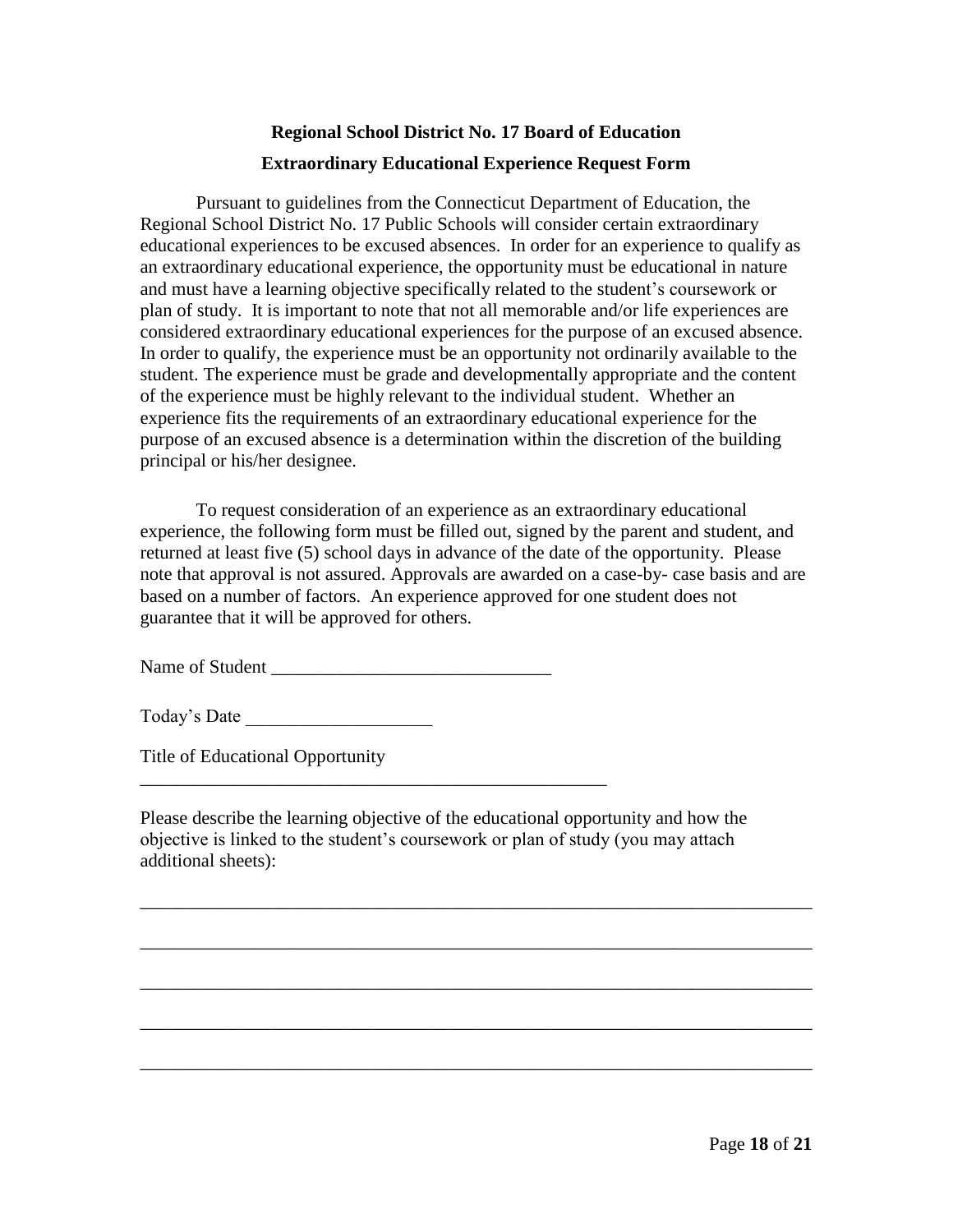Date(s) of educational opportunity

Dates and total number of days of planned absence

\_\_\_\_\_\_\_\_\_\_\_\_\_\_\_\_\_\_\_\_\_\_\_\_\_\_\_\_\_\_\_\_\_\_\_\_

\_\_\_\_\_\_\_\_\_\_\_\_\_\_\_\_\_\_\_\_\_\_\_\_\_\_\_\_\_\_\_\_\_\_\_\_\_\_\_\_\_\_\_\_\_\_\_\_\_

| Signature of Parent  |    |                                  |  |
|----------------------|----|----------------------------------|--|
| Signature of Student |    |                                  |  |
|                      |    |                                  |  |
| For Office Use Only. | on | $\therefore$ Approved? Yes/No By |  |
| 19/21                |    |                                  |  |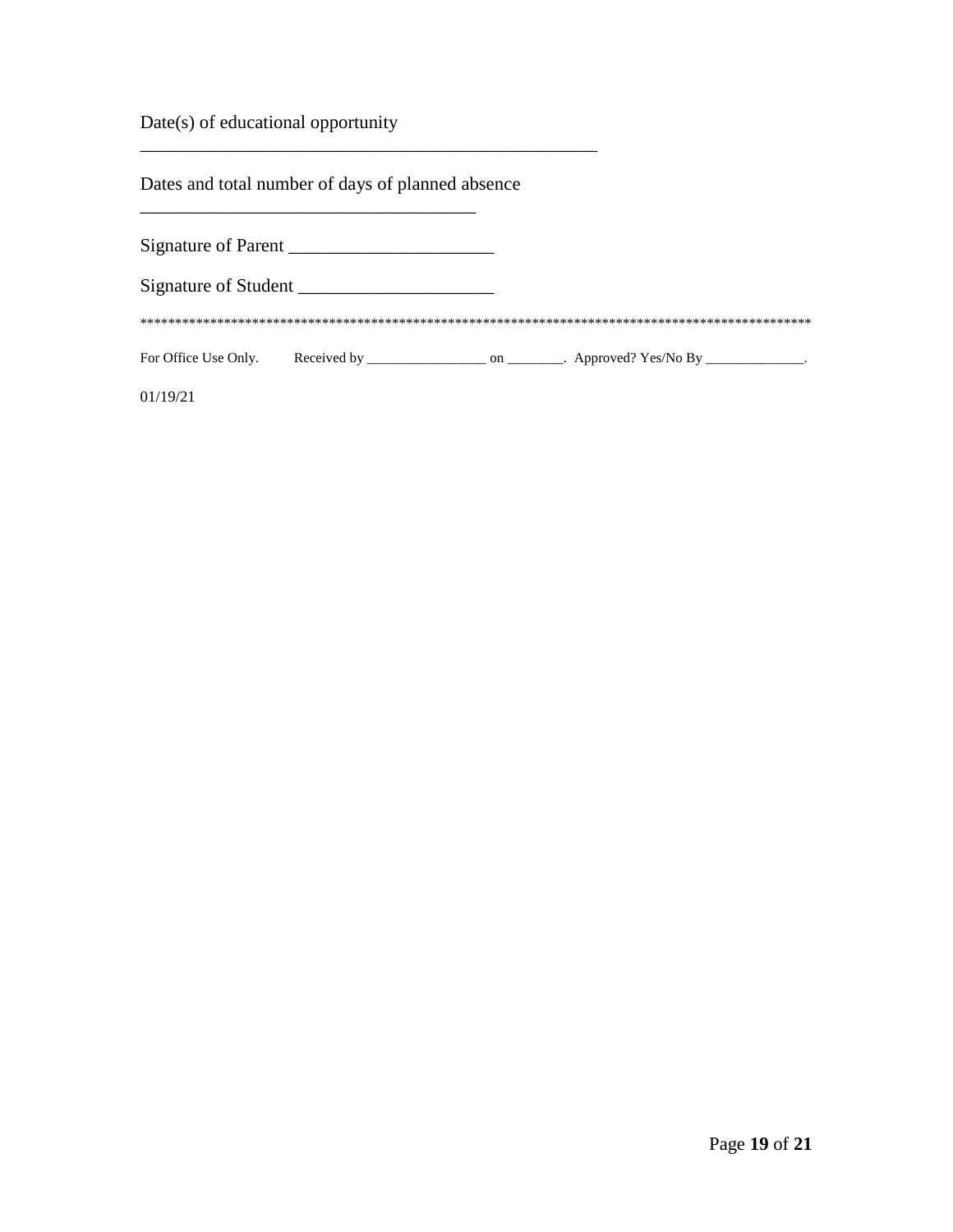## *Regional School District No. 17*

## 57 LITTLE CITY ROAD

#### HIGGANUM, CONNECTICUT 06441 TEL: (860) 345-4534 / FAX: (860) 345-2817

## SCHOOL ATTENDANCE OPTION FORM (CHILDREN AGE 5 OR 6)

Name of Child:\_\_\_\_\_\_\_\_\_\_\_\_\_\_\_\_\_\_\_\_\_\_\_ Date of Birth:\_\_\_\_\_\_\_\_\_\_\_\_\_\_\_\_\_\_\_\_\_\_\_\_

Address of Child: \_\_\_\_\_\_\_\_\_\_\_\_\_\_\_\_\_\_\_\_\_\_\_\_\_\_\_\_\_\_\_\_\_\_\_\_\_\_\_\_\_\_\_\_\_\_\_\_\_\_\_\_\_\_\_\_

Name of Parent(s):

Address of Parent(s) (if different from child):\_\_\_\_\_\_\_\_\_\_\_\_\_\_\_\_\_\_\_\_\_\_\_\_\_\_\_\_\_\_\_\_\_

In accordance with Connecticut General Statutes Section 10-184, the parent or person having control of a child five (5) years of age or older and under age eighteen (18) is required to ensure that such child attends school. Section 10-184 further provides that a parent or person having control of a child age five (5) shall have the option of not sending the child to school until age six (6), and a parent or person having control of a child age six (6) shall have the option of not sending the child to school until age seven (7). A parent or person having control of such child who is seeking to elect this option must appear in person at the school district offices and sign this option form.

\_\_\_\_\_\_\_\_\_\_\_\_\_\_\_\_\_\_\_\_\_\_\_\_\_\_\_\_\_\_\_\_\_\_\_\_\_\_\_\_\_\_\_\_\_\_\_\_\_\_\_\_\_\_\_\_\_\_\_\_\_\_\_\_\_\_\_\_\_\_\_\_

I, \_\_\_\_\_\_\_\_\_\_\_\_\_\_\_\_\_\_\_\_, am the parent or person having control of, \_\_\_\_\_\_\_\_\_\_\_\_\_, Name of parent or person and the contract of child a child who is age five/six (circle appropriate age), and I elect not to send my child to school until the age of six/seven (circle appropriate age). I understand that this option is effective for only one (1) school year. By signing, I understand that, if my child is currently age five (5), and I wish to elect next school year not to send my child to school, I must reappear at the school next year to elect this option. I further understand that, if my child is currently age six (6), I am required by Section 10-184 to send my child to the public school, or demonstrate that the child is "elsewhere receiving equivalent instruction in the studies taught in the public schools," when the child turns seven (7).

Signature: Signature: Signature: Signature: Signature: Signature: Signature: Signature: Signature: Signature: Signature: Signature: Signature: Signature: Signature: Signature: Signature: Signature: Signature: Signature: Si

School Personnel Use Only

 $\epsilon$  Parent/person in control of child appeared in person and has been provided with information on the educational opportunities in the school system.